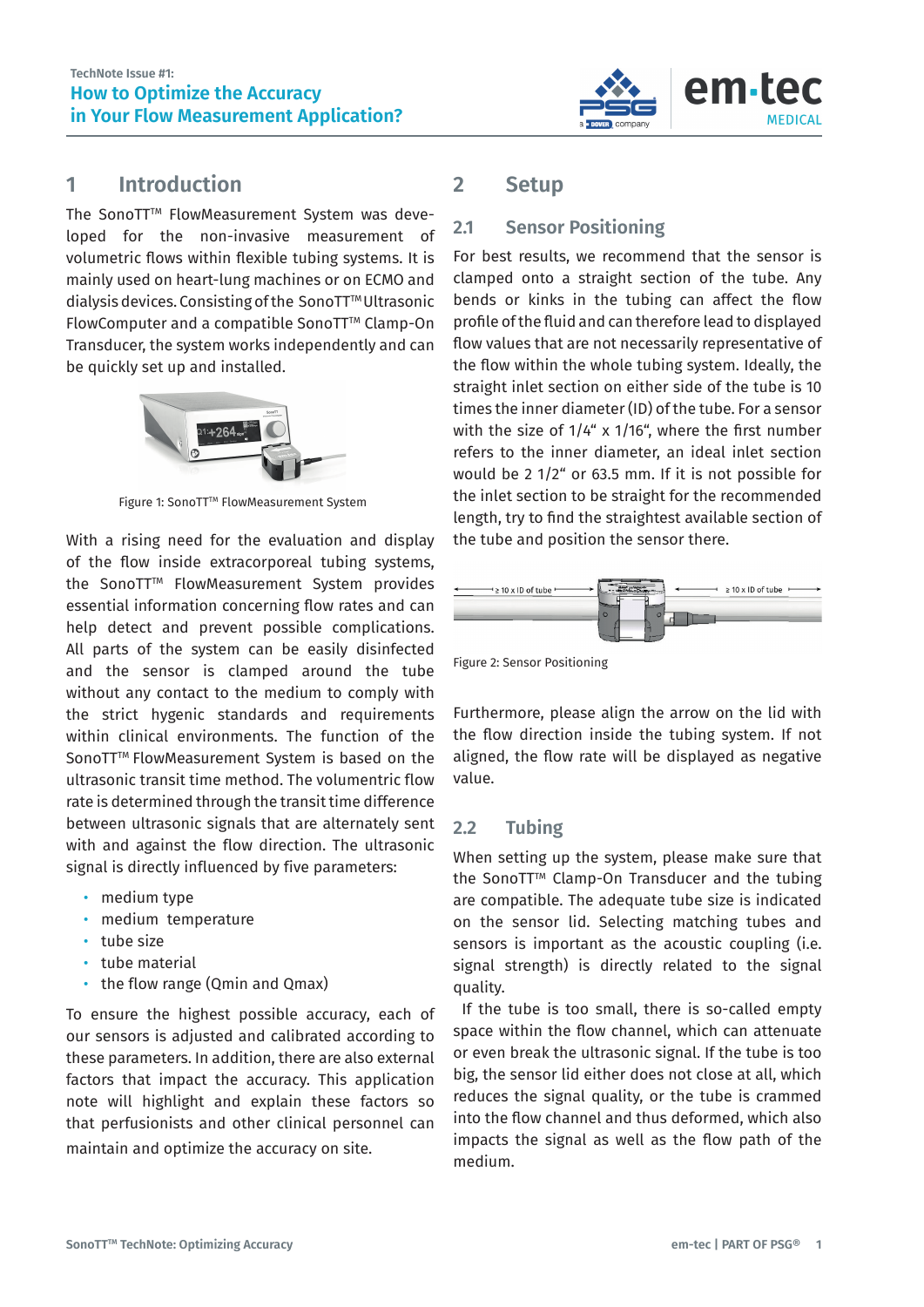

Once the right tube is selected, the sensor can be clamped on. To insert the tube in the sensor, apply even pressure and try to not stretch or pull the tube as this could affect the geometry of the tube and/or create cracks in the material, both of which might impact the ultrasonic signal and thus the measurement values. To fix the tube in its final position, close the lid tightly. The lid is closed correctly if there was an audible "click" from the snapper.

**Please note:** The tube should fit snugly into the flow channel without being crammed.



Figure 3: Tube fits properly

#### **2.3 Application Parameters**

Another important factor during setup and use are the parameters of your application. Every em-tec sensor is pre-adjusted and calibrated according to customer specifications.

The relevant parameters are:

- medium type
- medium temperature
- tube size
- tube material
- flow range (Qmin and Qmax)

For the best results, please make sure to respect the parameters indicated in the documentation (i.e. the Calibration Information Sheet of the sensor).

#### **3 Measurement**

There are several steps that should be followed before and during the flow measurement in order to ensure the highest possible accuracy.

### **3.1 Acoustic Coupling**

For ultrasound-based measurement systems, the acoustic coupling plays a pivotal role for the measurement and for the accuracy. The acoustic coupling rate describes the signal strength and indicates the quality of the signal. Since our measurement relies in part on the signal quality, a sufficient coupling rate is mandatory for an accurate measurement. The acoustic coupling rate is displayed as % and should always exceed 50%.



Figure 4: Display of the acoustic coupling rate on the SonoTT<sup>™</sup> Ultrasonic FlowComputer

#### **3.2 Zero Flow Adjustment**

One of the key steps throughout the setup procedure is the zero flow adjustment. It levels any existing offsets and helps to improve the measurement and its accuracy. For safety reasons, it is obligatory to perform a zero flow adjustment before switching on any pump. The SonoTT™ Ultrasonic FlowComputer can be zeroed via the zero field on the display which is accessible from all sub menus.

During the zero flow adjustment, it is essential that

- the liquid does not move.
- the tube is completely filled with liquid.
- $-$  there are no air bubbles in the tube.
- ࢛ the acoustic coupling rate is greater than 50%.
- ࢛ the SonoTTTM FlowMeasurement System is set up correctly.

The zeroing time should not exceed 60 seconds. Once the system has been zeroed, the flow measurement can be carried out.